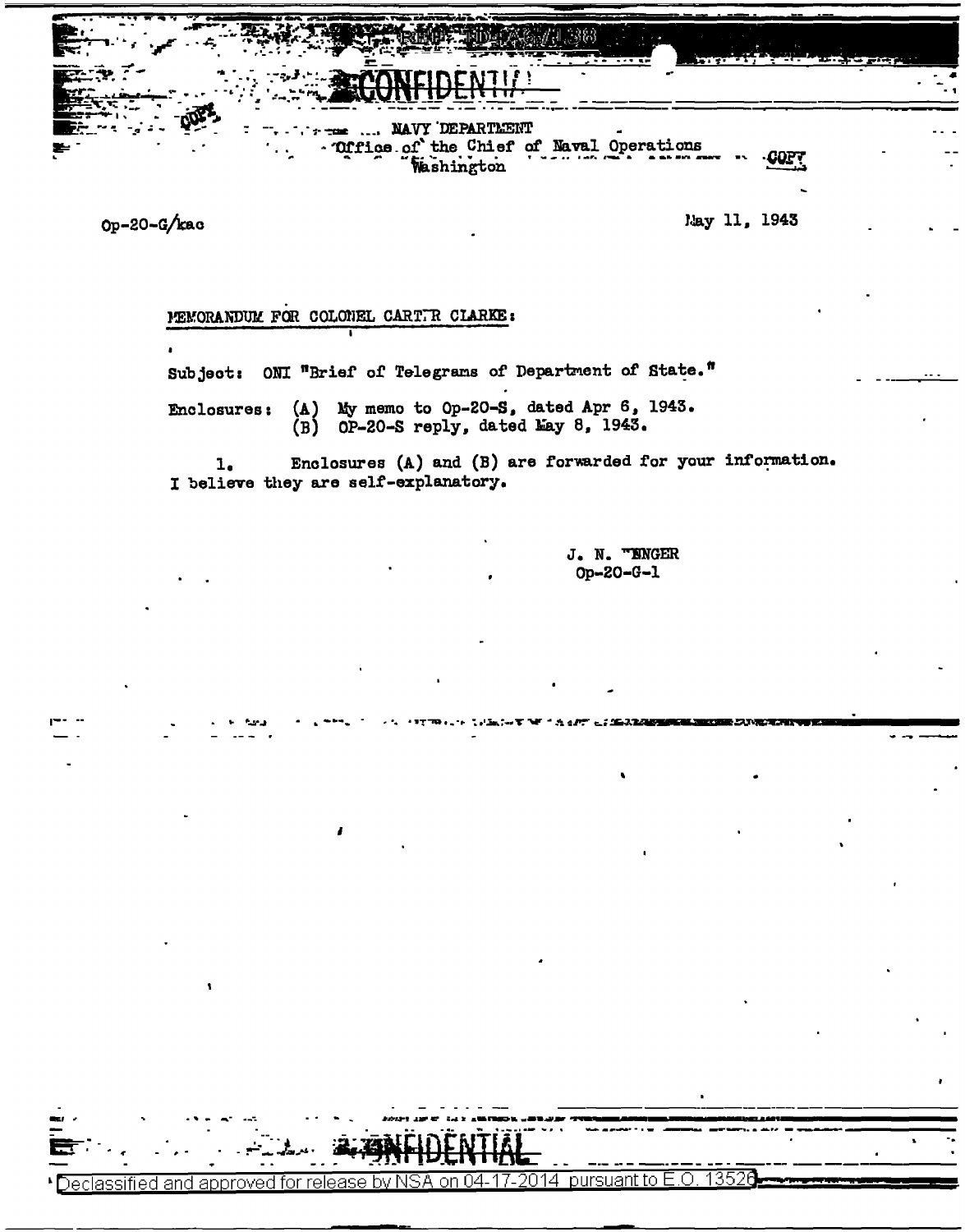67138

 $0p - 20 - S - 3/rah$ 

**COPY** 

CONFIDENTIAL

May 8, 1943

## MEMORANULLY FOR OP-20-S:

As you will remember, Comrander Wenger transmitted several weeks ago a memorandum stating that there was sone question as to the technical quality of the paraphrasing done to State Department dispatches which are included in the O.N.I. periodical information bulletin. I was unable to get the exact messages, but I ascertained that they were available to Colonel Cook. Accordingly, I secured a copy of the O.N.I. Bulletin and sent it to Colonel Cook with the request that he . compare the paraphrases with the originals and render an opinion.

He has returned the Bulletin with the oral statement that the paraphrases have been satisfactorily made.

A sample of the O.N.I. Bulletin is attached.

Respectfully,

 $/s/$  R. L. DENSFORD

لأمالي فالمتوارث والمخالفة والمتعاطية

ENCLOSURE (B)